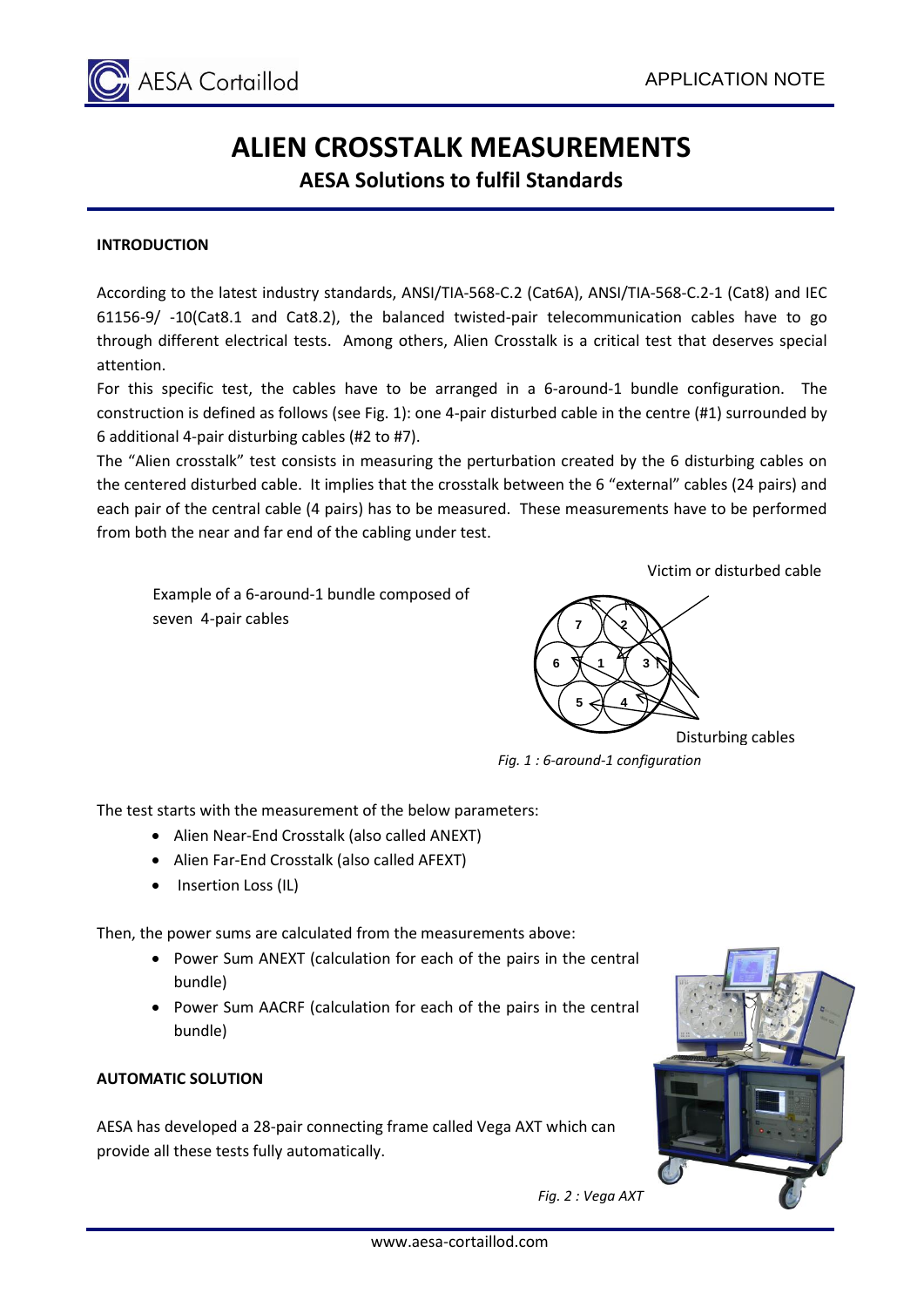

#### **SEMI-AUTOMATIC SOLUTION FOR A 4-PAIR CONNECTING FRAME**

For those customers who wish to perform the above test on a 4-pair connecting frame, for instance on a Vega or on a Cobalt balunless system, AESA has developed a software package along with a test procedure that allows the swapping of the different cables on the connecting frame. It allows making all necessary measurements in a well-defined order. The software will then compute the measured crosstalk and show the results as specified in the standards.

To comply with the test methods in the standards, some test precautions need to be taken. All pairs not under test must be properly terminated in differential and common mode as illustrated in the below figures. Fig. 3 and Fig. 4 show an ANEXT test configuration for balun 2-port based and balunless 4-port based systems, respectively.



*Fig. 3 : 2-port balun based test configuration*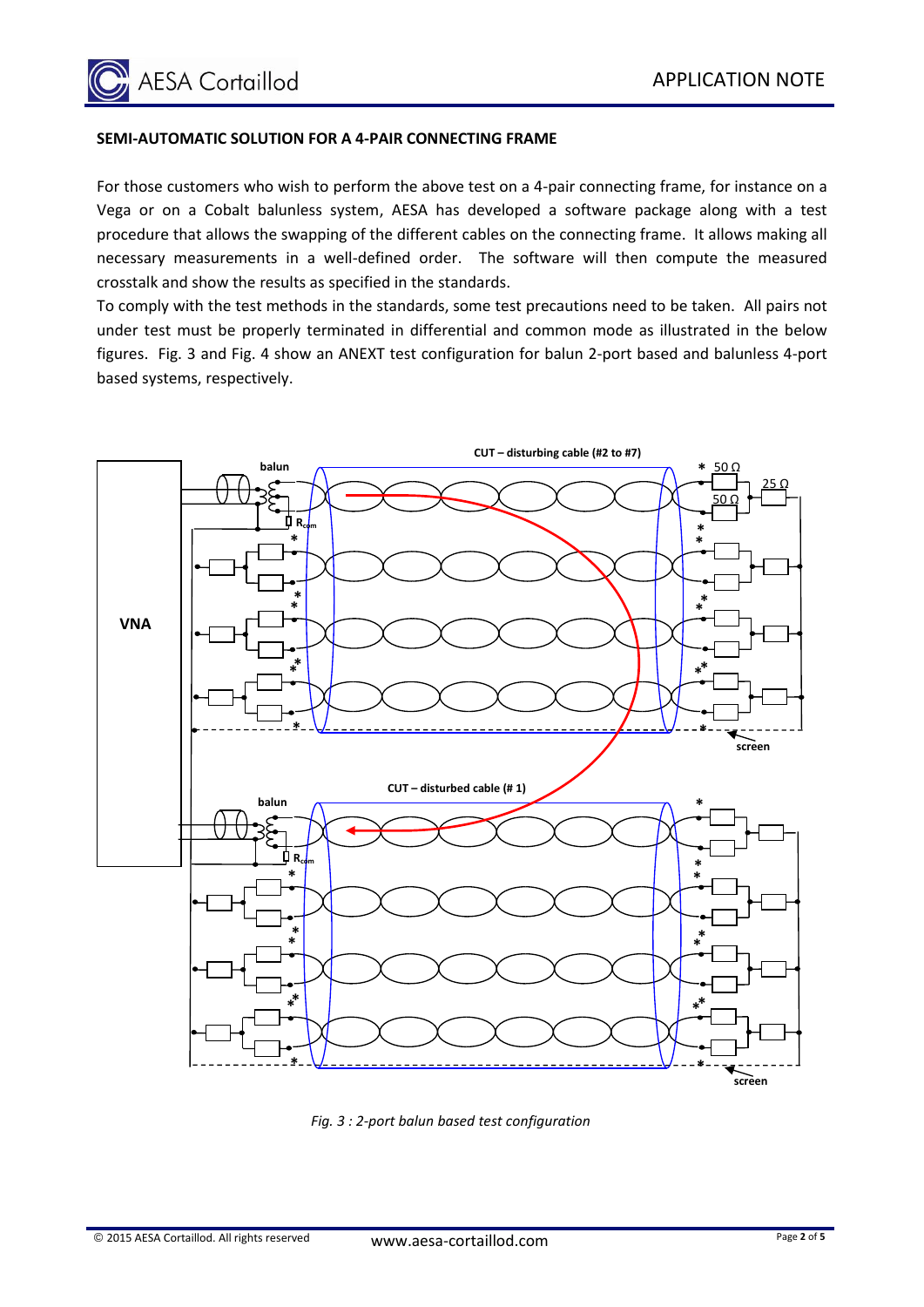



*Fig. 4 : 4-port balunless test configuration*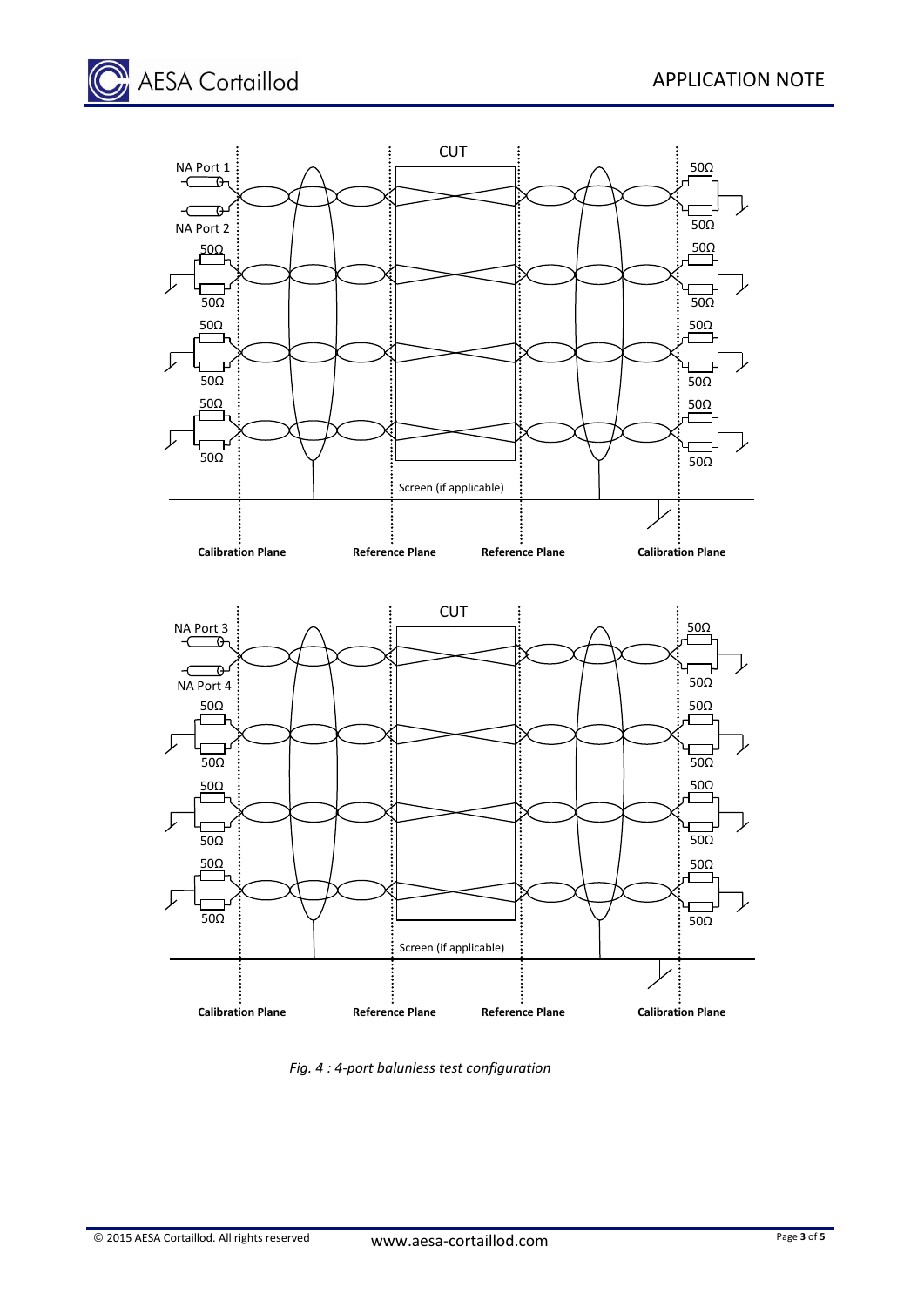

Fig. 5 below illustrates the AESA frame dedicated to the semi-automatic AXT measurement option.



*Fig. 5 : Vega 4-pair semi-automatic option*

The measurement procedure is divided in three different phases:

- Phase 1: Insertion loss measurements
- Phase 2: ANEXT measurements
- Phase 3: AFEXT measurements

The following tables detail the successive connecting frame loadings for a 6-around-1 bundle configuration).

#### **Phase 1**

| <b>Attenuation measurements</b> |                                  |                                 |                |
|---------------------------------|----------------------------------|---------------------------------|----------------|
| Loading No.                     | <b>Connecting frame Near-End</b> | <b>Connecting frame Far-End</b> | <b>Remarks</b> |
|                                 | Cable 1 Near-End                 | Cable 1 Far-End                 | 4 measurements |
|                                 |                                  |                                 | 4 measurements |

### **Phase 2**

| Alien Near-End Crosstalk (ANEXT) measurements Near-End of the bundle |                                  |                          |                 |
|----------------------------------------------------------------------|----------------------------------|--------------------------|-----------------|
| Loading No.                                                          | <b>Connecting frame Near-End</b> | Connecting frame Far-End | <b>Remarks</b>  |
|                                                                      | Cable 1 Near-End                 | Cable 2 Near-End         | 16 measurements |
| 3                                                                    | Cable 1 Near-End                 | Cable 3 Near-End         | 16 measurements |
| 4                                                                    | Cable 1 Near-End                 | Cable 4 Near-End         | 16 measurements |
| 5                                                                    | Cable 1 Near-End                 | Cable 5 Near-End         | 16 measurements |
| 6                                                                    | Cable 1 Near-End                 | Cable 6 Near-End         | 16 measurements |
|                                                                      | Cable 1 Near-End                 | Cable 7 Near-End         | 16 measurements |
|                                                                      |                                  |                          | 96 measurements |